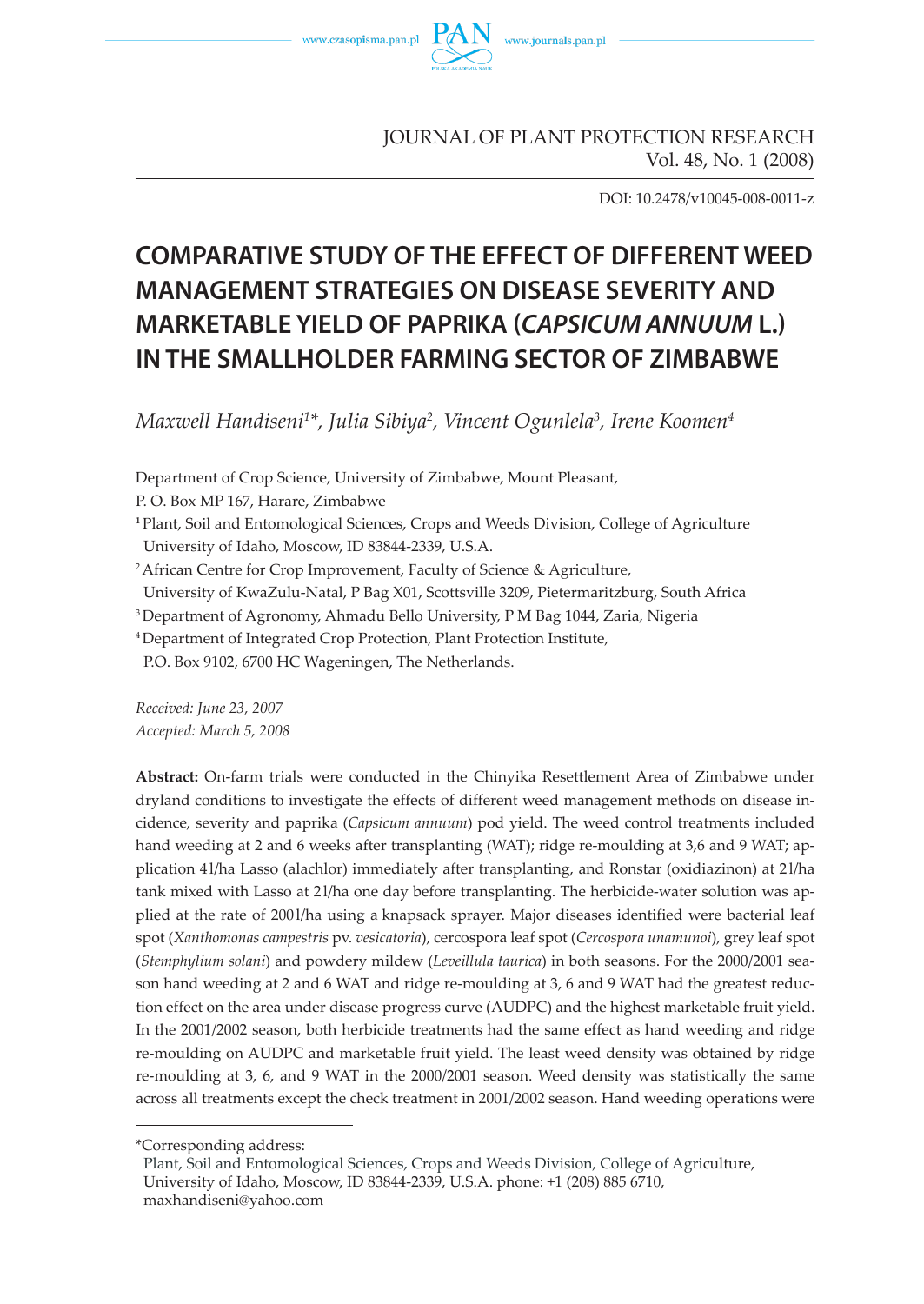

significantly (p < 0.05) effective and consequently gave the highest added profits mainly because of their effect on major weeds such as *Datura stramonium*.

**Key words**: *Capsicum annuum* L., weed management, disease incidence and severity, marketable fruit yield, Zimbabwe

### **INTRODUCTION**

Paprika (*Capsicum annuum* L.) fruit yields obtainable on farms in Zimbabwe vary from less than one tonne per hectare in the smallholder farming sector to around six tonnes per hectare in the commercial farming sector (Hyveld Seed 1996). Generally low yield figures recorded in the smallholder sector have been attributed to a number of production-related problems, which include weed (Chivinge and Mariga 2000) and disease (Handiseni *et al*. 2007) management. Several studies have led to the conclusion that paprika is a poor competitor against weeds (Frank *et al.* 1988; Lagoke *et al*.1988). Manual weed control, being an important aspect of the smallholder crop production system, requires a lot of human labour. Although herbicide use appears to be the best option, environmental and economic concerns have led to increased interest in mechanical/manual weed control and reduced herbicide use (Edwards 1987). Affordability, availability, technical know-how and environmental friendliness of any particular weed control method inter-play to determine its choice. Farmers who mainly rely on hoe-weeding find it difficult to weed timely, probably because of the drudgery that it entails. At the beginning of the wet season, land preparation, planting and first weeding all compete for the limited available human labour (Hammerton 1974).

Weeds such as *Datura stramonium* ought to be controlled not only because of economic losses produced by weed-crop competition but also because it is an alternative host of pathogens such as Potato Virus Y (Ormeno *et al.* 2006). De Souza and Café-Filho (2003) reported that inoculation of plants of different botanical taxa including weeds such as *Nicandra physalodes* with a strain of *Leveilula taurica* indicated a wide host range. *Amaranthus spinosus*, *Physalis minima* and *Euphorbia hirta* had the highest incidence of *Ralstonia solanacearum* infection when weeds were tested from a commercial tomato field (Dittapongpitch and Surat 2003).These discoveries suggest that this weed may play a major role in survival of *R. solanacearum* between successive crops and cropping patterns. The South African biovar strain 3 of *Pseudomonas solanacearum,* which causes wilt in potatoes, was isolated from *D. stramonium* and *Solanum nigrum*  (Swanepoel 1992). From the epidemiological perspective, management of weed control within the crop and also plants surrounding the upwind edge of the field will reduce the incidence of diseases associated with the weed (Ormeno *et al*. 2006).

Research has shown that transplanted pepper should be kept weed-free for the first 60 days after planting (Labrada and Paredes 1983). This can be done effectively using herbicides that have been recommended for the use in paprika production such as Lasso (alachlor) tank-mixed with Ronstar (oxidiazon) for the control of grass weeds (Hyveld Seed 1996). Pre-emergence application of metribuzin, alachlor and nitrofen has also given significantly higher yield in paprika than in non-treated plots (Singh *et al.* 1984).

The majority of smallholder paprika farmers in Zimbabwe prefer ridge re-moulding as a weed control strategy as it maintains the already established ridges. How-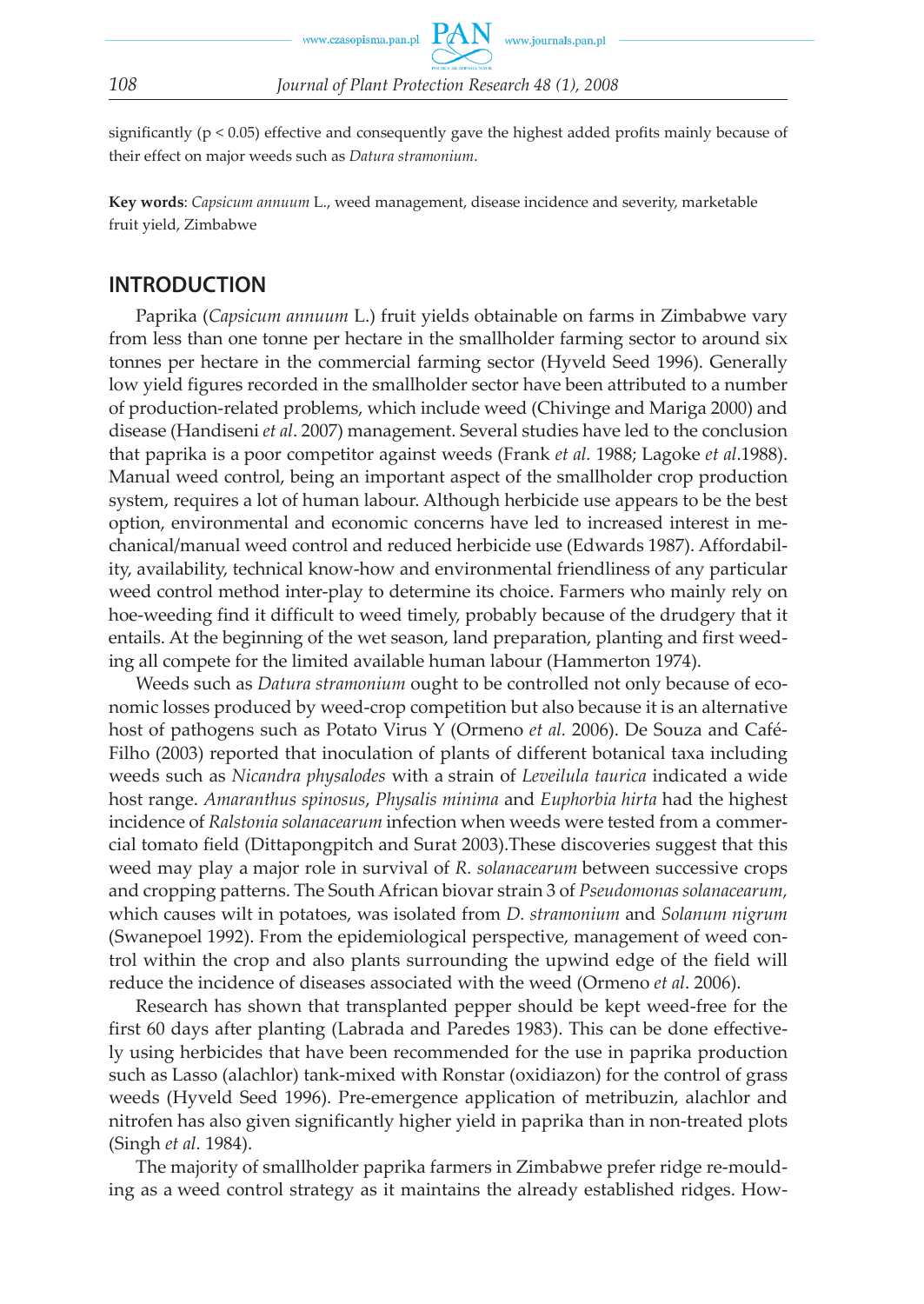ever, the adoption of any particular weed control method during the course of production is not consistent. On the other hand, most herbicide recommendations do not state the need for and time of additional supplementary hand weeding during the cropping season. Singh *et al*. (1984) noted that hand weeding done once, in addition to an herbicide application, significantly increased fruit yield in tomato. However, farmers have often been unable to cope with the extent of weeding that is required through hand weeding. This has resulted in the abandonment of crop fields to weeds, when farmers could no longer cope with the extent of weed challenge they are faced with in certain instances.

The objective of this study was therefore to compare the effect of different weed management strategies on the disease incidence and marketable fruit yield in paprika.

### **MATERIALS AND METHODS**

On-farm trials were conducted in the Chinyika Resettlement Area (CRA) located in the Eastern province of Zimbabwe. The CRA lies between latitude 18°12΄–18°17΄S and longitude 32°09΄–32°24΄E; and has an altitude ranging from 700 to 1 200 m above sea level. Field trials were initiated during the 2000/2001 and 2001/2002 seasons at two sites, namely, Sanhi and Mufambi. Five weeding methods that were investigated include: no-weeding (check); hand weeding; hand weeding at 2 and 6 weeks after transplanting; ridge re-moulding at 3 WAT and hand weeding on the ridge 6 and 9 WAT; Lasso (alachlor) at 4 l/ha applied over ridge top immediately after transplanting; Ronstar (oxidiazinon) at 2 l/ha tank mixed with Lasso at 2 l/ha applied 24 h prior to transplanting of seedlings. All herbicides were applied using a 15-litre capacity knapsack sprayer fitted with a flat fan nozzle. The herbicide-water solution was applied at the rate of 200 l/ha.

The treatments were laid out in a randomised complete block design (RCBD) with three replications; each plot measuring  $4.5 \times 5$  m comprised of five rows, resulting in a gross plot size of 22.5 m². Of the gross plot, two outer paprika rows i.e. one from either side, plus 0.6 m on both sides of the plot length were discarded, thus giving a net plot size of 10.26 m<sup>2</sup> from which all the data records were collected. Paprika seedlings were raised in a standard nursery for 8 weeks before they were transplanted onto the field. Transplanting was done when seedlings were 10–15 cm in height. Transplanting of paprika was done on ridges with inter- and intra-row spacing of 0.9 m and 0.2 m, respectively, to give a theoretical plant population of 55 550 plants per hectare. Compound "L" fertilizer (7% N, 14%  $P_2O_{57}$  7% K<sub>2</sub>O) was applied at 1000 kg/ha before transplanting. Ammonium nitrate (34.5% N) was top-dressed in 2 splits at the rate of 350 kg/ha at 4 and 8 WAT. Muriate of potash (65% K<sub>2</sub>O) was applied in 2 splits at the rate of 350 kg/ha also at 4 and 8 WAT. Disease severity data were collected fortnightly beginning 2 WAT till harvest. Weed density data were collected at 5 and 8 WAT. Weed data were collected from the area defined by a  $0.3 \times 0.3$  m quadrant. The quadrants were thrown randomly three times in the gross plot. Using identification aids, weeds were identified to species level. Diseases were identified by the use of coloured visual aids showing diseases and symptoms on paprika (Paprika Zimbabwe 1998). Diseased plant samples of both paprika and weeds were collected from the field and taken to the Plant Pathology laboratory at the University of Zimbabwe where identification and confirmation through laboratory tests were carried out. Disease severity data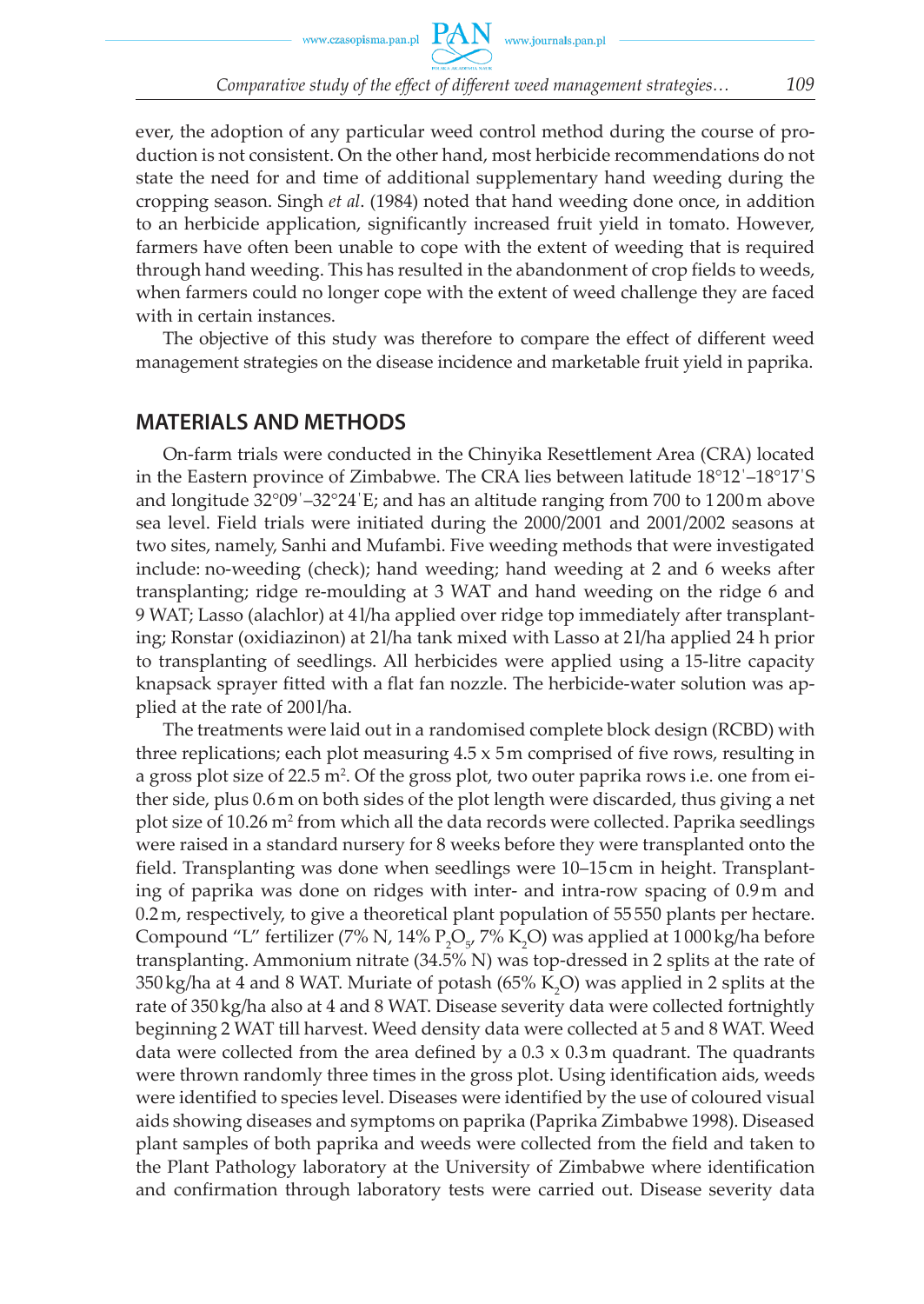were collected using a scoring scale of  $0-5$ , where 0 represents no disease,  $1 - \text{very}$ low severity, 2 – low severity, 3 – moderate severity, 4 – high severity, 5 – very high severity/ plant dead. The disease severity data were then used to calculate the area under disease progress curves (AUDPC) by the trapezoidal integration programme of a Sigma Plot 2 000 computer package. Yield data were collected at 18 WAT and subjected to analysis of variance. The economic analysis was carried out to compare the profitability of treatments according to the procedure described by CIMMYT (1988) and the modified method of Ward *et al.* (1997). The economic analysis was only carried out on data that had significant differences on marketable fruit yield.

The gain in marketable yield (G) due to weeding treatment is the difference between yield with weeding treatment (Yc) and yield of the non-weeded treatment (Yo), as shown in equation (i):

$$
G = Yc - Yo \tag{i}
$$

The added profit to weeding treatment (Pa) was calculated from the gain in yield (G) multiplied by the paprika price per tonne (R) less the costs of weeding (F), weeding operation (A) and the extra cost of harvesting the gain in yield (H), as shown in equation (ii):

$$
Pa = (G \times R) - (F + A + H)
$$
 (ii)

Added profit (Pa) reflects the estimated economic benefits of weeding as it shows the extra income less increased costs associated with weeding treatment.

#### **RESULTS**

#### **Weed assessment**

Black jack (*Bidens pilosa*), stinkblaar (*Datura stramonium*) and apple of Peru (*Nicandra physalodes*) were major weeds observed in paprika fields at both sites during the two seasons. Apple of Peru was predominant at the Sanhi site and Stinkblaar was highly associated with the occurrence of powdery mildew and leaf spots in both seasons and sites.

#### **Weed density**

Weed density in the 2000/2001 season was not significantly ( $p \le 0.05$ ) different for both sites, Sanhi and Mufambi (Table 1). In the 2001/2002 season weed density at 5 WAT was not significant. Hand weeding and herbicide application treatments had the same effects on weed density at 17 WAT for both sites.

#### **Disease assessment and severity**

The major diseases that were identified consistently over the two seasons were bacterial leaf spot (*X. campestris* pv. *vesicatoria*), cercospora leaf spot (*C. unamunoi*), grey leaf spot (*S. solani*) and powdery mildew (*L. taurica*). Ridge re-moulding at 3, 6 and 9 WAT had the least AUDPC at the Mufambi site in the 2000/2001 season. There were no significant differences in AUDPC at Sanhi in the 2000/01 season (Table 2). The least AUDPC was recorded from ridge re-moulding at 3, 6 and 9 WAT at the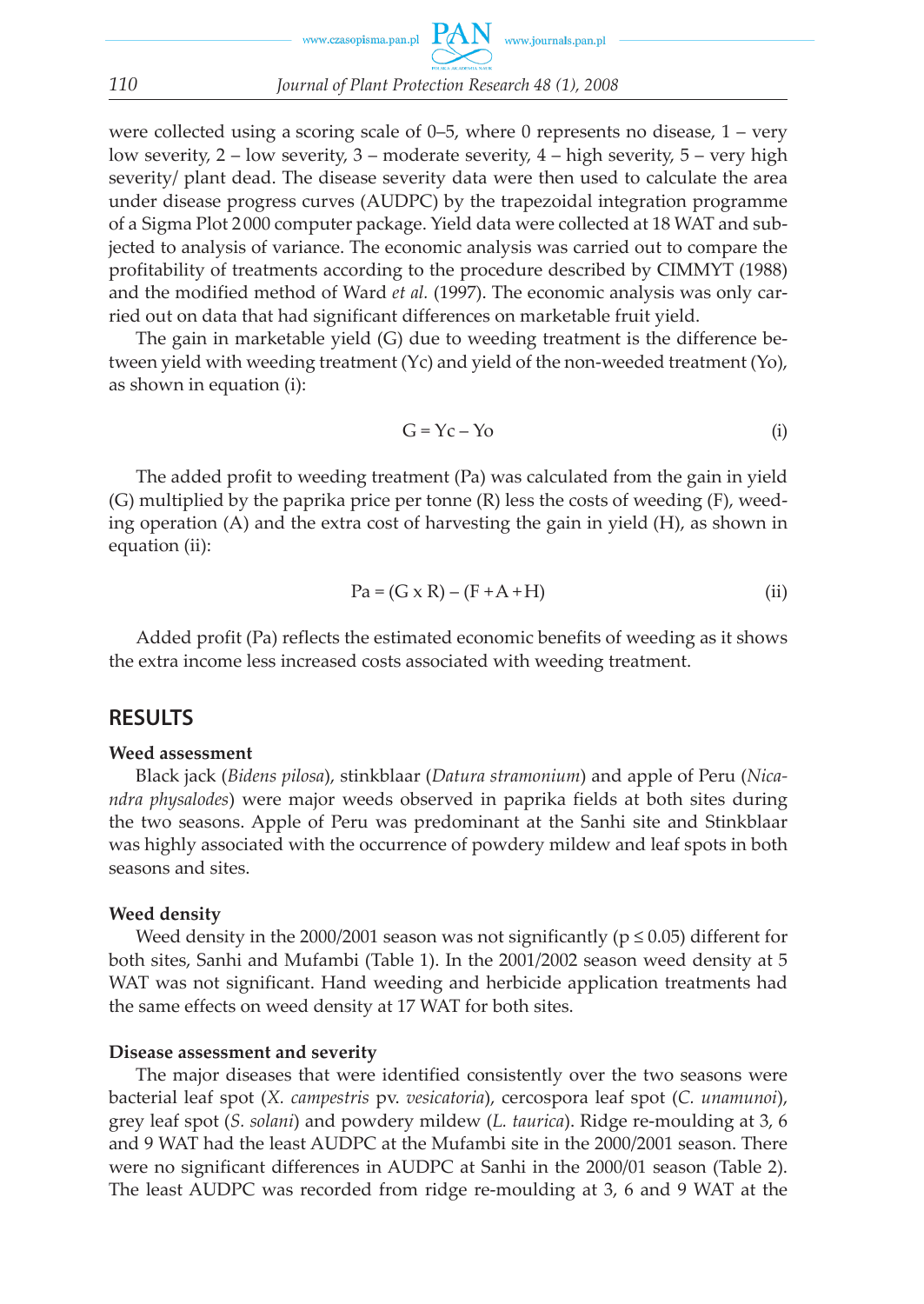Mufambi site in the 2001/2002 season. The least AUDPC was recorded in plots which received Ronstar-Lasso tank, Lasso, and ridge re-moulding at 3, 6 and 9 WAT at the Sanhi site in the 2001/2002 season (Table 2).

Table 1. Effect of weed control method on weed density [number/m<sup>2</sup>] in paprika at Sanhi and Mufambi, Zimbabwe in 2000/2001 and 2001/2002 seasons

|                                  | 2000/2001           |         | 2001/2002 |                    | 2001/2002          |         |
|----------------------------------|---------------------|---------|-----------|--------------------|--------------------|---------|
| Weeding control<br>treatment     | Weed density 5 WAT  |         |           |                    | Weed density 8 WAT |         |
|                                  | Sanhi               | Mufambi | Sanhi     | Mufambi            | Sanhi              | Mufambi |
| Re-ridging at 3, 6 $\&$<br>9 WAT | 88.1d               | 11.3    | 108.6     | 21.9 <sub>d</sub>  | 74.1b              | 37.2    |
| Hand weeding at 2<br>$& 6$ WAT   | 675.1a              | 88.1    | 274.4     | 153.9 <sub>b</sub> | 67.6 <sub>b</sub>  | 33.9    |
| Lasso after<br>transplanting     | 337.8b              | 40.7    | 130.8     | 59.3c              | 93.3 <sub>b</sub>  | 31.6    |
| Lasso & Ronstar<br>tank          | 222.9 <sub>bc</sub> | 45.8    | 107.2     | 60.7c              | 58.9b              | 26.9    |
| No weeding (Check)               | 150.3c              | 63.6    | 251.2     | 457.1a             | 199.5a             | 63.1    |
| $SE_{\pm}$                       | 0.064               | 0.269   | 0.100     | 0.106              | 0.078              | 0.127   |

\*Means within a column having letters in common do not differ significantly according to Duncan's multiple range test  $(p < 0.05)$ 

Table 2. Effect of weed control method on disease severity (AUDPC) and marketable fruit yield in paprika at Sanhi and Mufambi, Zimbabwe in 2000/2001 and 2001/2002 seasons

|                                | 2000/2001                                    |           | 2001/2002           |                               | 2000/2001 |         | 2001/2002         |                   |
|--------------------------------|----------------------------------------------|-----------|---------------------|-------------------------------|-----------|---------|-------------------|-------------------|
| Weeding<br>treatment           | Area under disease progress curve<br>(AUDPC) |           |                     | Total marketable yield [t/ha] |           |         |                   |                   |
|                                | Sanhi                                        | Mufambi   | Sanhi               | Mufambi                       | Sanhi     | Mufambi | Sanhi             | Mufambi           |
| Re-ridging at<br>3,6 & 9 WAT   | 21.27                                        | $23.27c*$ | 31.97 <sub>bc</sub> | 21.07c                        | 0.03      | 0.39    | 0.13a             | 0.18ab            |
| Hand<br>weeding at 2<br>& 6WAT | 24.07                                        | 25.73bc   | 35.4 <sub>b</sub>   | 28.67                         | 0.06      | 0.12    | 0.13a             | 0.20a             |
| Lasso after<br>transplanting   | 23.07                                        | 34.73a    | 30.37c              | 27.17bc                       | 0.01      | 0.11    | 0.02 <sub>b</sub> | 0.15ab            |
| Lasso $&$<br>Ronstar mix       | 23.53                                        | 28.00b    | 31.5bc              | 30.2b                         | 0.01      | 0.04    | 0.02 <sub>b</sub> | 0.13 <sub>b</sub> |
| No weeding<br>(Check)          | 22.87                                        | 28.27b    | 46.5a               | 51.93a                        | 0.01      | 0.03    | 0.02 <sub>b</sub> | 0.01c             |
| SE±                            | 1.1249                                       | 1.047     | 1.464               | 1.931                         | 0.021     | 0.078   | 0.021             | 0.184             |

\* Means within a column having letters in common do not differ significantly according to Duncan's multiple range test  $(p < 0.05)$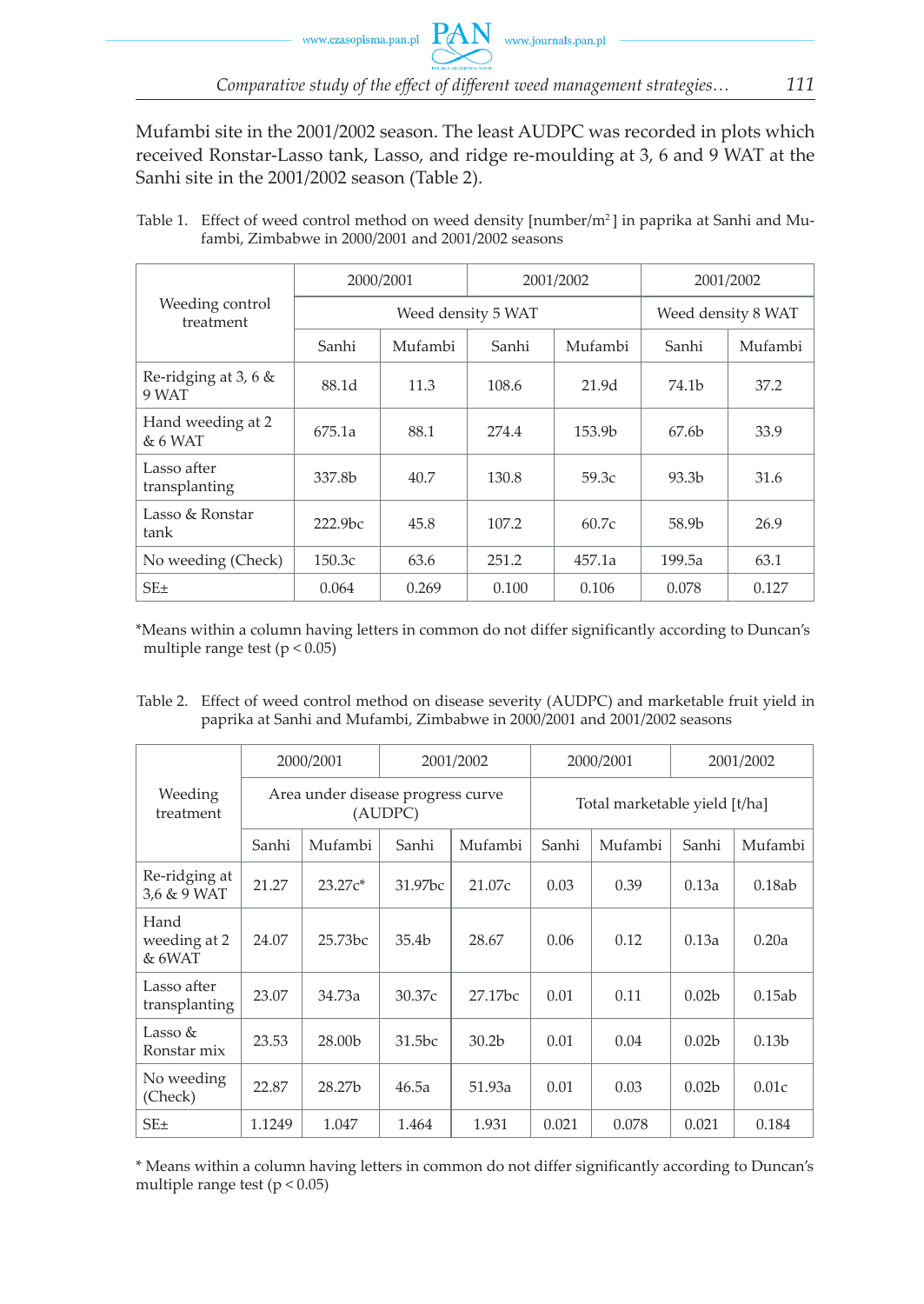### **Total marketable yield**

In the 2000/2001 season there were no significant differences ( $p \le 0.05$ ) in total marketable fruit yield for both sites (Table 2). At Sanhi in the 2001/2002 season the highest mean marketable fruit yield was achieved by either hand weeding at 2 and 6 WAT or ridge re-moulding at 3, 6 and 9 WAT. At Mufambi, the highest mean marketable yield was achieved by hand weeding at 2 and 6 WAT although ridge re-moulding at 3, 6 and 9 WAT and Lasso application one day after seedling transplanting also gave significantly ( $p \le 0.05$ ) similar fruit yields.

### **Economic analysis Yield gain**

Ridge re-moulding at 3, 6 and 9 WAT or hand weeding at 2 and 6 WAT gave significantly ( $p < 0.05$ ) the greatest yield gain at Sanhi site in 2001/2002 season (Table 3). The least yield gain in 2001/2002 season at Sanhi site was achieved by the application of Lasso and Lasso-Ronstar tank treatments. On the other hand, even though there were significant ( $p < 0.05$ ) differences in the total marketable fruit yields, yield gain was not significantly different ( $p > 0.05$ ) at the Mufambi site in the 2001/2002 season (Table 4).

| Weed control<br>method                    | *SAUDPC           | Actual marketable<br>yield [t/ha] | Yield gain over<br>non-weeded [t/ha] | Added profit<br>[Z\$'000~ <sup>1</sup> /ha] |
|-------------------------------------------|-------------------|-----------------------------------|--------------------------------------|---------------------------------------------|
| Re-ridging at 3,<br>6 and 9WAT            | 2.664bc           | 0.127a                            | 0.103 <sub>b</sub>                   | 20.172a                                     |
| Hand weeding<br>at 2 and 6WAT             | 2.95 <sub>b</sub> | 0.127a                            | 0.103 <sub>b</sub>                   | 23.205a                                     |
| Lasso at<br>4 L/ha after<br>transplanting | 2.531c            | 0.024 <sub>b</sub>                | 0a                                   | (10.684)b                                   |
| Lasso-Ronstar<br>mix                      | 2.625bc           | 0.02 <sub>b</sub>                 | (0.004)a                             | (8.945)b                                    |
| No weeding<br>(Check)                     | 3.875a            | 0.024                             |                                      |                                             |
| $SE_{\pm}$                                | 0.155             | 0.232                             | 0.024                                | 8.732                                       |

Table 3. Marketable paprika fruit yield [t/ha] and added profit for different weed control methods at Sanhi, Zimbabwe in 2001/2002 season

\*SAUDPC is the area under disease progress curve, standardised by dividing AUDPC by the time duration (weeks) of disease epidemic. Added profit equals gain in yield multiplied by paprika price per tonne less costs of herbicide/weeding operation, herbicide application (where applicable) and harvest cost of yield gain

Means within a column having letters in common do not differ significantly according to Duncan's multiple range test  $(p < 0.05)$ 

 $11US$  Dollar =  $Z$5 500$ . at the time the research work was done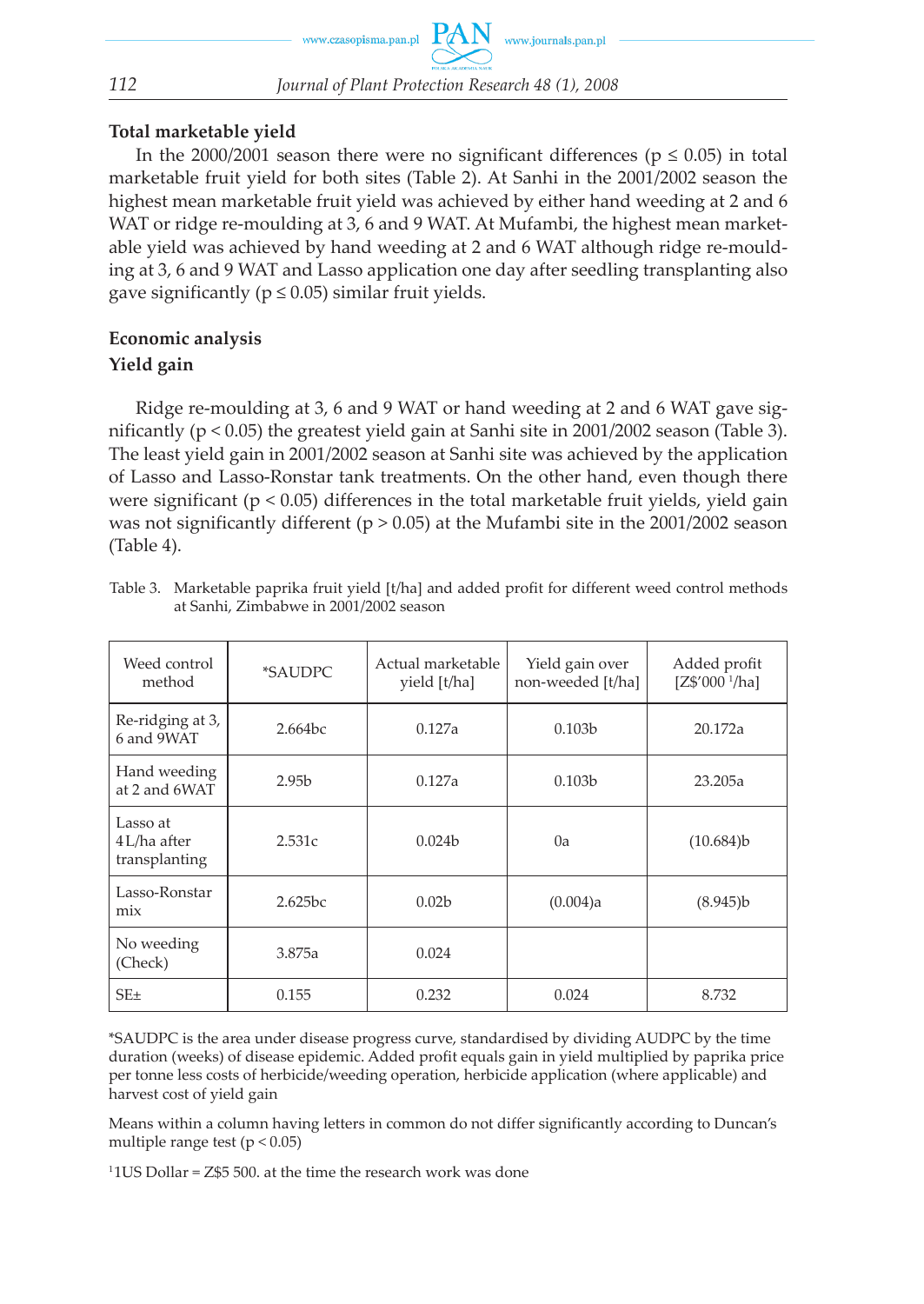| Weed control<br>method                     | <i>*SAUDPC</i>     | Actual marketable<br>yield [t/ha] | Yield gain over<br>non-weeded [t/ha] | Added profit<br>[Z\$'000 <sup>1</sup> /ha] |
|--------------------------------------------|--------------------|-----------------------------------|--------------------------------------|--------------------------------------------|
| Re-ridging at 3,<br>6 and 9WAT             | 2.517b             | $0.18$ ab                         | 0.17                                 | 40.272                                     |
| Hand weeding<br>at 2 and 6WAT              | 2.389b             | 0.2a                              | 0.19                                 | 50.305                                     |
| Lasso at<br>$4L/ha$ after<br>transplanting | 2.264bc            | 0.15ab                            | 0.14                                 | 37.653                                     |
| Lasso-Ronstar<br>tank mix                  | 2.517 <sub>b</sub> | 0.13 <sub>b</sub>                 | 0.12                                 | 29.054                                     |
| No weeding<br>(Check)                      | 4.328a             | 0.01c                             |                                      |                                            |
| $SE_{\pm}$                                 | 0.204              | 0.023                             | 0.031                                | 5.242                                      |

#### Table 4. Marketable paprika fruit yield [t/ha] and added profit for different weed control methods at Mufambi, Zimbabwe in 2001/2002 season

\* SAUDPC is the area under disease progress curve, standardised by dividing AUDPC by the time duration (weeks) of disease epidemic. Added profit equals gain in yield multiplied by paprika price per tonne less costs of herbicide/weeding operation, herbicide application (where applicable) and harvest cost of yield gain

Means within a column having letters in common do not differ significantly according to Duncan's multiple range test ( $p < 0.05$ )

 $11US$  Dollar =  $Z$5 500$ , at the time the research work was done

### **Added profit**

The highest added yield profit of Z\$23 205/ha was obtained by hand weeding at 2 and 6 WAT, which was significantly the same as Z\$20 172/ha achieved by re-ridging at 3, 6 and 9 WAT at Sanhi site in 2001/2002 rainy season (Table 3). Application of Lasso and Lasso-Ronstar treatments resulted in significantly the same losses at Sanhi site in 2001/2002 of Z\$10 684/ha and Z\$8 945/ha, respectively. Added profits were not significantly ( $p > 0.05$ ) different at Mufambi site in the 2001/2002 season. However, the least added profit of Z\$29 054/ha achieved at Mufambi site in 2001/2002 season was better than the highest achieved at Sanhi site (Z\$23 205/ha) in the same season (Table 4).

### **DISCUSSION**

The differences in weed spectrum per site resulted in differences observed as the effect of different weeding methods. Of note is the occurrence of highly ranked stinkblaar at Sanhi site in both seasons. Santin (2001) reported that growth and fruit yield of tomato and (much so) peppers were very sensitive to the pressure of *D. stramonium* and this resulted in the damage from its more intense and earlier competitive capacity for environmental resources. Stinkblaar is a very persistent weed in paprika and highly regarded as a major threat as far as weed management is concerned in paprika production (Paprika Zimbabwe 1998). In addition, this weed is usually associated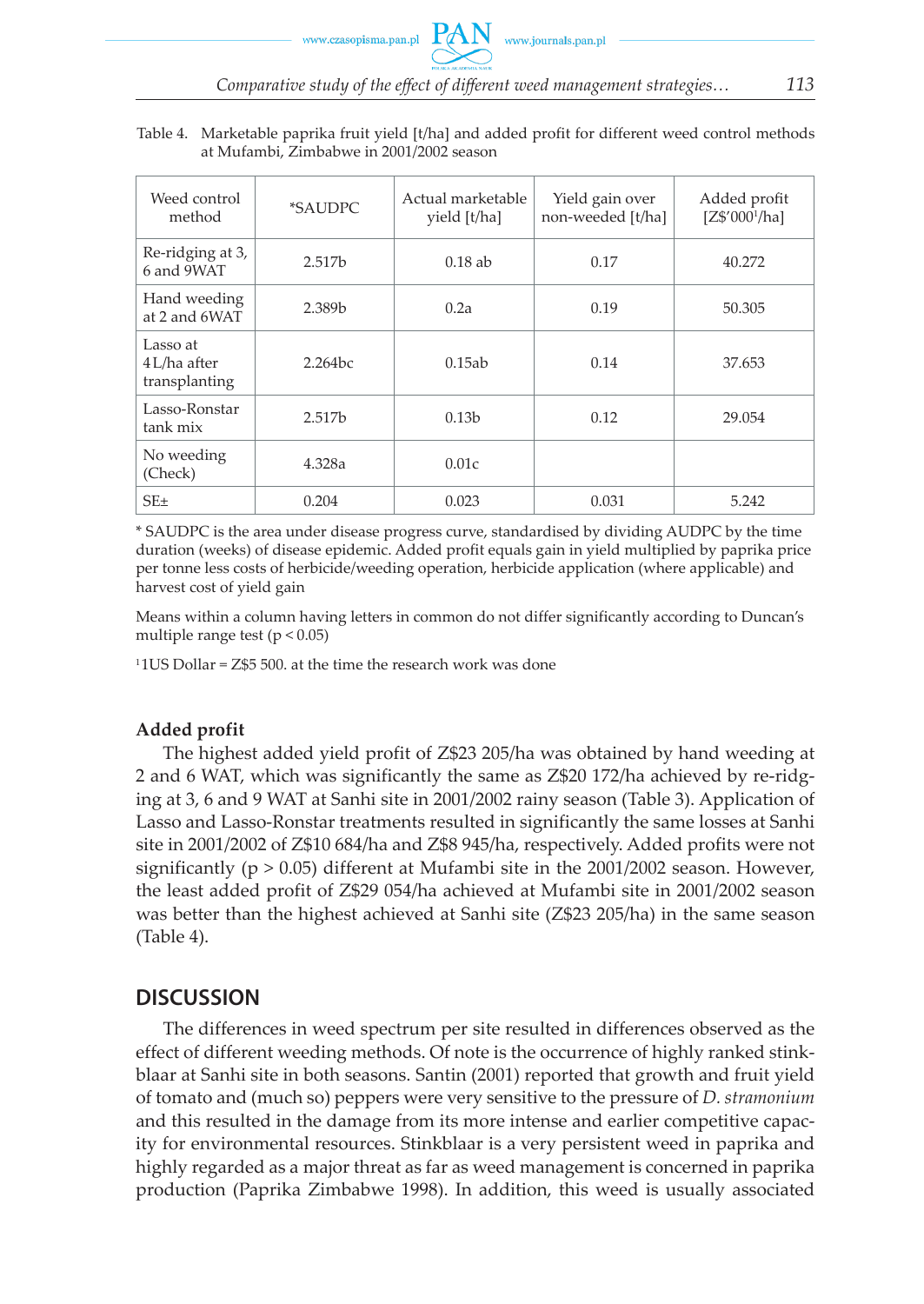with the high occurrence possibilities of powdery mildew and leaf spots, thus negatively affecting paprika quality. Even then, weeds generally constitute a major yieldlimiting concern for paprika production in the Chinyika Resettlement Area (Chivinge and Mariga 2000). Hand weeding and ridge re-moulding ensured the effective control of weeds, including obnoxious stinkblaar, as it involves the elimination of the germinating and already emerged weeds. Lanini and Le Strange (1994) noted that weeds were small and easy to remove when hand weeded at 2-week intervals, but were well rooted and difficult to remove if 4 weeks elapsed between weedings. Bell pepper was especially sensitive to root disturbances with the removal of large weeds and this resulted in injury or even death of some plants. Consistency in performance of hand weeding treatments, which had intervals ranging from 3 to 4 weeks in the present investigation, suggests that a 3-week interval is probably as ineffective as the 4-week interval.

The first season was very dry, with transplanting done as late as January; hence the effects of weed spectrum and density were not different as the field had to be re-prepared in January. Weeds that had germinated earlier due to very little rain received in late October were controlled during the land re-preparation operation, thereby reducing the weed pressure. Stinkblaar had a lower severity level of powdery mildew and leaf spots in 2000/2001 than in 2001/2002 season. This was attributed to a low disease incidence arising from the generally dry weather that prevailed during that season.

In the second season, Lasso had the same effect as hand weeding, probably due to the fact that the second season was relatively wetter than the preceding one and hence seedling transplanting was done at an earlier date. Furthermore, it had rained lightly some hours after the Lasso application, as if to fulfill the requirement of a light irrigation after the application of the herbicide (Paprika Zimbabwe 1998). This must have provided favourable conditions for Lasso application and effectiveness. However, the prices of herbicides also reduced the added profits more than the hand weeding operation. It must be noted that after the first season of the experiment following recommended application of the herbicides only at the beginning of the season, it was felt that in addition to the herbicide application, supplementary hand weeding had to be done at 8 WAT in order to save the crop from the menacing effect of weeds. Several workers (Orsenigo and Ozaki 1965; Americanos 1976; Uwannah 1982) had earlier reported effective weed control and high pepper fruit yields with grass-weed potent herbicides such as alachlor (Lasso), oxadiazon (Ronstar), diphenamid, metolachlor and pendimethalin. On the other hand, the consistency of hand weeding over the 2000/2001 and 2001/2002 seasons in CRA is similar to the findings at Samaru, Nigeria of Adigun *et al.* (1987), who reported that two and three hoe weedings resulted in comparable pepper fruit yields in the wet and dry seasons, suggesting that any weeding done at 6 WAT as a supplementary operation to either hoe weeding or pre-transplant herbicide application would be adequate for effective weed control in pepper.

Generally, the marketable fruit yields that were achieved during the two seasons of our field research were lower than normal. Lanini and Strange (1994) reported similarly that lack of irrigation water in 1990 prevented crop development after the first harvest; consequently, both total yield and net return were reduced. This resulted in yields that were lower than the ones associated with the smallholder paprika farmers. The average paprika yield for the smallholder paprika farmers under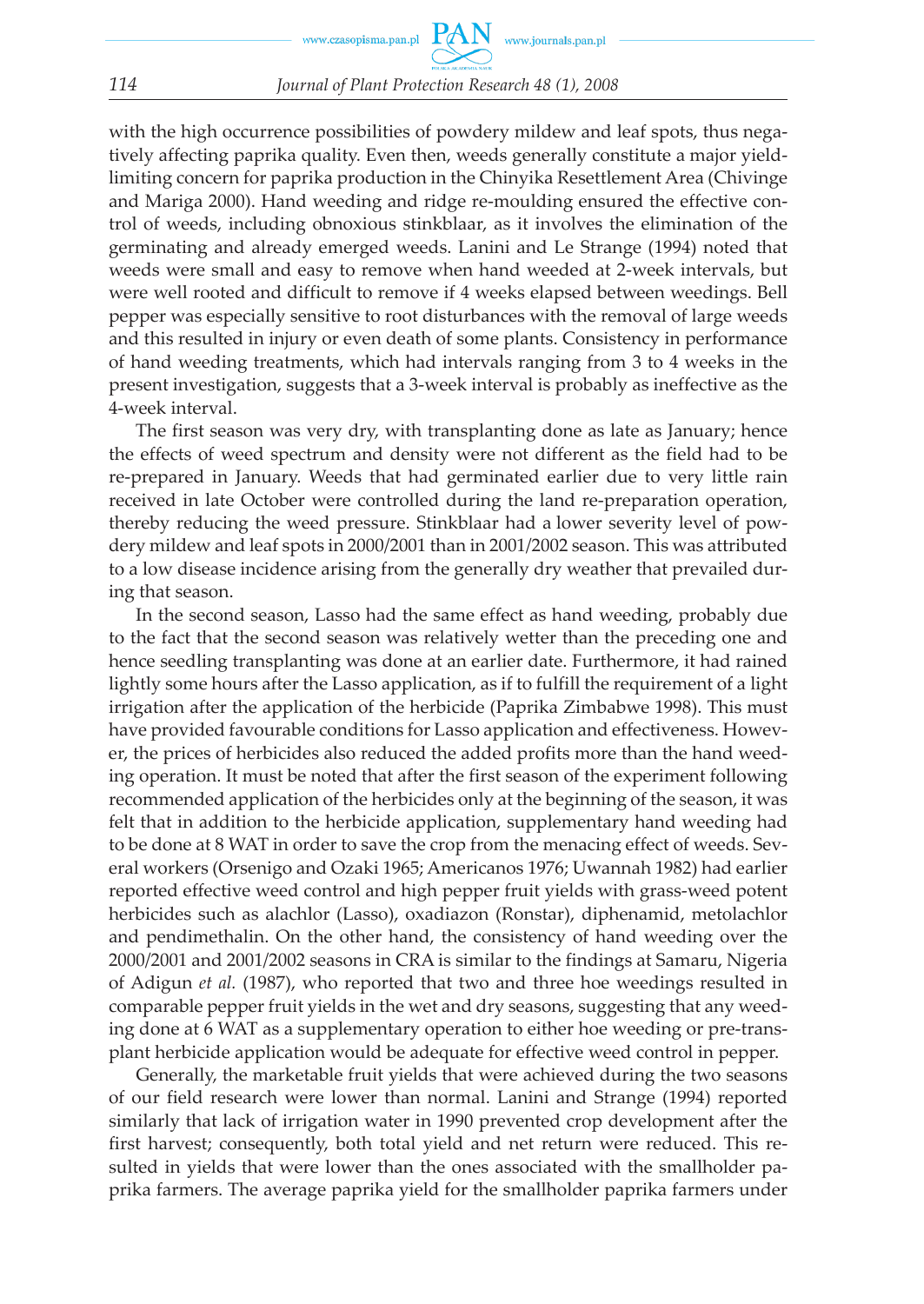www.czasopisma.pan.pl

*Comparative study of the effect of different weed management strategies… 115*

dryland production in a normal wet season is about 0.7 t/ha (The Herald 2002). The low marketable yields were attributed to very low rainfall received in 2000/2001 and 2001/2002 rainy seasons. The higher levels of added profits achieved at Mufambi site as compared to the Sanhi site could be attributed to high marketable yield achieved at the former site. This may be partly explained by the lower occurrence of *D. stramonium*, which was very predominant at the Sanhi site. Santin (2001) suggested that in order to avoid loss of fruit yield due to the presence of *D. stramonium*, this weed species should be controlled between the 4-and 8-leaf stages of the pepper crop. The association of *D. stramonium* and powdery mildew may also have contributed to the observed yield reduction. Hand weeding operation was very effective and consequently gave the highest added profits, mainly because of its effectiveness on major weeds such as *D. stramonium*. Herbicides did not effectively control *D. stramonium*. Since *D. stramonium* was not very prevalent at Mufambi site, the effectiveness of the herbicide treatments improved to the level of hand weeding operation. This resulted in herbicide and hand weeding treatments being significantly ( $p > 0.05$ ) at par at the Mufambi site in the 2001/2002 season.

### **CONCLUSIONS**

Hand weeding operation gave the best added profits in fields with *D. stramonium*. Smallholder paprika farmers can hand-weed either at 2 and 6 WAT or 3, 6 and 9 WAT in areas predominated by the weed *D. stramonium* for the best economic benefits. In areas having low level of *D. stramonium* infestation, farmers can choose between hand weeding and herbicide weed control. Under low weed pressure, smallholder paprika farmers can therefore hand weed at 2 and 6 WAT or remould ridges at 3, 6 and 9 WAT for effective weed management. Use of the herbicide Lasso at 4 l/ha is very effective when combined with one supplementary hand hoe weeding between 6 and 8 WAT. Effective weed management was associated with low disease severity, implying that weeding can go a long way in the enhancement of an effective disease management. Paprika could be grown profitably without the use of herbicides for weed control; but when herbicides are used, one supplementary hand weeding between 5–6 WAT would be necessary. When availability and cost of labour during the typical paprika growing season are limiting, the use of herbicides and a supplementary hand weeding may be the best option.

### **ACKNOWLEDGEMENTS**

The research was supported by the Rockefeller Foundation through its Forum for Agricultural Resource Husbandry in Southern and Eastern Africa Programme. The authors thank the technical staff of the Department of Crop Science and field assistants in the Chinyika Resettlement Area for their support, and the farmers for hosting the trials.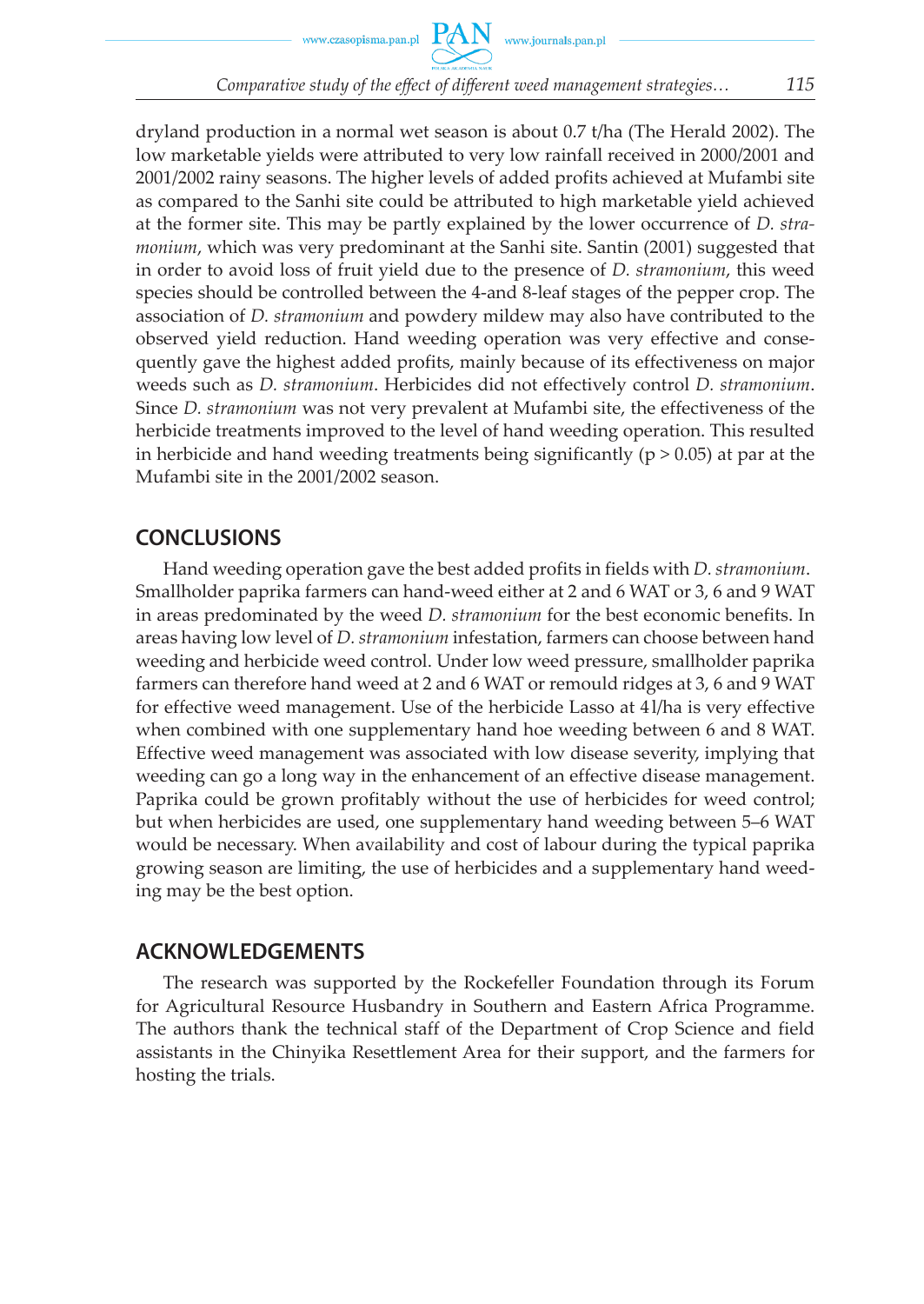### **REFERENCES**

- Adigun J.A., Lagoke S.T., Karikari S.K. 1987. Herbicide evaluation studies in transplanted chilli pepper (*Capsicum frutescens* L.) in the Nigerian savanna. Crop Protection 6: 283–288.
- Americanos P.G. 1976. Weed control in pepper, eggplant, beans, squash melons and watermelons. Technical paper **14**, Nicosia, Cyprus: Agricultural Research Institute, Ministry of Agriculture and Natural Resources: 4–5.
- Chivinge O.A., Mariga I.K. 2000. The Integrated Crop Management Research (ICMR) project Chinyika Resettlement Area. Proceedings of the ICMR Review Workshop, Rowa Training Centre, Mutare, 7–9 June 1998, 105 pp.
- CIMMYT 1988. From Agronomic Data to Farmer Recommendations: An Economics Training Manual. Completely revised edition, Mexico, D.F.
- De Souza V.L., Café-Filho A.C. 2003. Resistance to *Leveillula taurica* in genus *Capsicum*. Plant Pathol. 52: 613–619.
- Dittapongpitch V., Surat S. 2003. Detection of *Ralstonia solanacearum* in soil and weeds from commercial tomato fields using immunocapture and Polymerase Chain Reaction. Pyhtopathology 151: 239–243.
- Edwards C.A. 1987. The concept of integrated principles systems in lower input/sustainable agriculture. Am. J. Alternat. Agric. 2: 148–152.
- Frank J.R., Schwartz P.H., Bourke J.B. 1988. Insect and weed interactions on bell peppers (*Capsicum annuum*). Weed Technol. 2: 423–428.
- Hammerton J.L. 1974. Problem of herbicide use in peasant farming. IPPC Paper A2. International Plant Protection Centre, Corvallis, Oregon, USA.
- Handiseni M., Sibiya J., Ogunlela V. B., Koomen I. 2007. Reduced frequency of fungicide application in the management of paprika (*Capsicum annuum* L.) diseases under dryland conditions in Zimbabwe. J. Plant Protection Res. 47: 29–38.
- Hyveld Seed Company (Pvt) Ltd. 1996. Paprika Handbook. Ruwa, Zimbabwe, 62 pp.
- Labrada R., Paredes E. 1983. Periodo critico de competencia de malezas y valoracion de herbicidas en plantaciones de pimento (*Capsicum annum* L.) Agrotecinia de Cuba 15: 35–46.
- Lagoke S.T.O., Adejonwo K.O., Nongu T.T., Uwannah C.E., Lawal K.O. 1988. Studies on weed interference and chemical weed control in chilli pepper (*Capsicum annuum* L). Nigerian J. Weed Sci. 1: 3–10.
- Lanini W.T., Le Strange M. 1994. Weed control economics in bell peppers (*Capsicum annuum* L*.*) with Napropamide and hand weeding. Weed Technol. 8: 530–535.
- Ormeno J., Sepulveda P., Rojas R., Araya J.E. 2006. Datura genus weeds an epidemiological factor of Alfalfa mosaic virus, Cucumber mosaic virus and Potato virus Y on Solanaceous crops. Agric. Technica 66: 333–341.
- Orsenigo J.R., Ozaki H.Y. 1965. Pepper herbicide experiments on lower east coast sandy soils. Proceedings of the Florida State Horticultural Society 78: 124–130.
- Paprika Zimbabwe Pvt. 1998. Paprika Handbook. Harare, Zimbabwe, p. 50–53.
- Santin M.I. 2001. Proceedings of Weed Management Systems in Vegetables. Zaragoza, Spain.
- Singh G., Bhan V.M.A., Tripathi S.S. 1984. Effect of herbicides alone and in combination with seeding on tomato and associated weeds. Indian J. Weed Sci. 16: 262–266
- Swanepoel A.E 1992. Survival of South African strains of biovar 2 and biovar 3 of *Pseudomonas solanacearum* in roots and stems of weeds. Potato Res. 35: 329–332.
- The Herald. 2002. Paprika prices on the increase. Zimpapers Publishers, Harare, Zimbabwe,14 February 2002, 9 pp.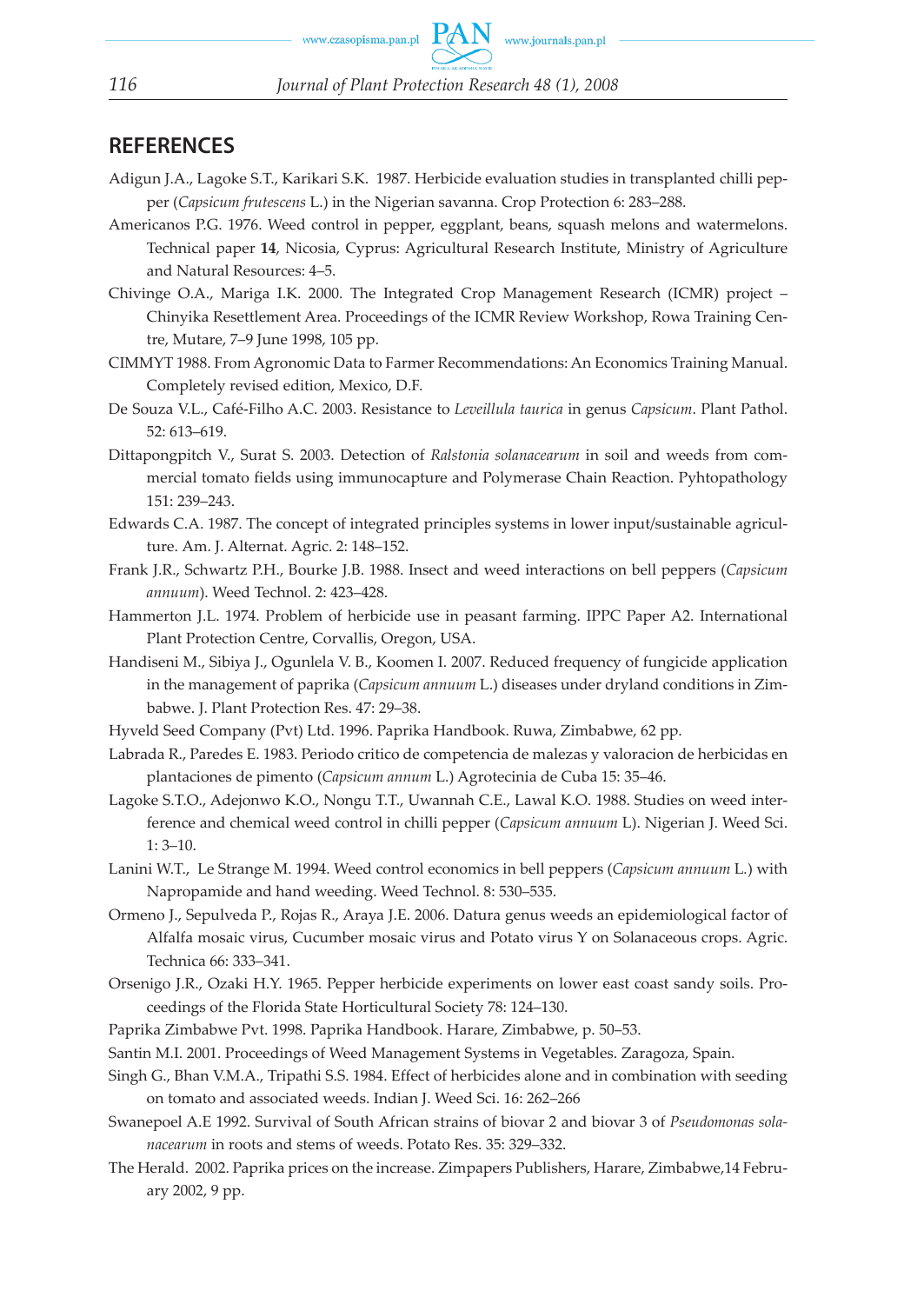www.czasopisma.pan.pl

- Uwannah C.E. 1982. An evaluation of some pre-transplanting herbicides for weed control in chilli pepper (*Capsicum frutescens* L.) at Samaru. Higher Diploma Thesis, College of Agriculture, Ahmadu Bello University, Zaria, Nigeria, 56 pp.
- Ward J.M.J., Darroch M.A.G., Laing M.D., Cairns A.L.P., Dicks H.M. 1997. The economic benefits of fungicide treatment of maize for the control of grey leaf spot (*Cercospora zea maydis*) in KwaZulu, Natal. S. Afr. J. Plant and Soil 14: 43–48.

### **POLISH SUMMARY**

## PORÓWNAWCZE STUDIUM WPŁYWU STRATEGII ZWALCZANIA CHWASTÓW NA NASILENIE CHORÓB I PLON HANDLOWY PAPRYKI (CAPSICUM ANNUUM L.) W DROBNOTOWAROWYM SEKTORZE ROLNYM W ZIMBABWE

Badania prowadzono w gospodarstwach rolnych suchego regionu Chinyika Rosettlement w Zimbabwe. Prowadzone prace miały na celu porównanie wpływu różnych metod zwalczania chwastów na występowanie i nasilenie chorób oraz na plon owoców papryki. Stosowano następujące zabiegi zwalczania: pielenie ręczne 2 i 6 tygodni po wysadzeniu Roślin; obredlanie wtórne Roślin 3, 6 i 9 tygodni po sadzeniu; zastosowanie opryskiwania preparatem Lasso (alachlor) w dawce 4l/ha (…. składnika aktywnego/ha) bezpośrednio po sadzeniu; zastosowanie preparatu Ronstar (oxidiazinon) w dawce 2 l/ha (…składnika aktywnego/ha) zmieszanego w zbiorniku opryskiwacza z preparatem Lasso w dawce 2 l/ha na 1 dzień przed sadzeniem. Zabiegi wykonywano opryskiwaczem plecakowym zużywając na hektar 2001 roztworu wodnego preparatów. Głównymi zidentyfikowanymi w obydwóch latach badań chorobami były: bakteryjna plamistość liści (*Xanthomonas campestris* pv. *vesicatoria*), szara plamistość liści (*Stemphylium solani*) i mączniak prawdziwy (*Leveillula taurica*). W sezonie 2000/2001 największy ograniczający wpływ na powierzchnię pod krzywą postępu chorób (AUDPC), plon handlowy i występowanie chwastów miało ręczne pielenie 2 i 6 tygodni po sadzeniu roślin, oraz obredlanie wtórne 3, 6 i 9 tygodni po sadzeniu. W sezonie 2001/2002 obydwa zabiegi herbicydowe miały taki sam wpływ na AUDPC oraz na plon handlowy papryki, jak pielenie ręczne i obredlanie wtórne. Najmniejszą gęstość występowania chwastów stwierdzono w przypadku obredlania wtórnego w sezonie wegetacyjnym 2001/2002, 3, 6 i 9 tygodni po sadzeniu. Gęstość występowania chwastów była statystycznie taka sama we wszystkich kombinacjach doświadczalnych, z wyjątkiem kombinacji kontrolnej. Pielenie ręczne było statystycznie istotne (p < 0,05) i w konsekwencji przyczyniło się do uzyskania najwyższego sumarycznego zysku, głównie z powodu skuteczności przeciw najważniejszym chwastom, takim jak *Datura stramonium*.